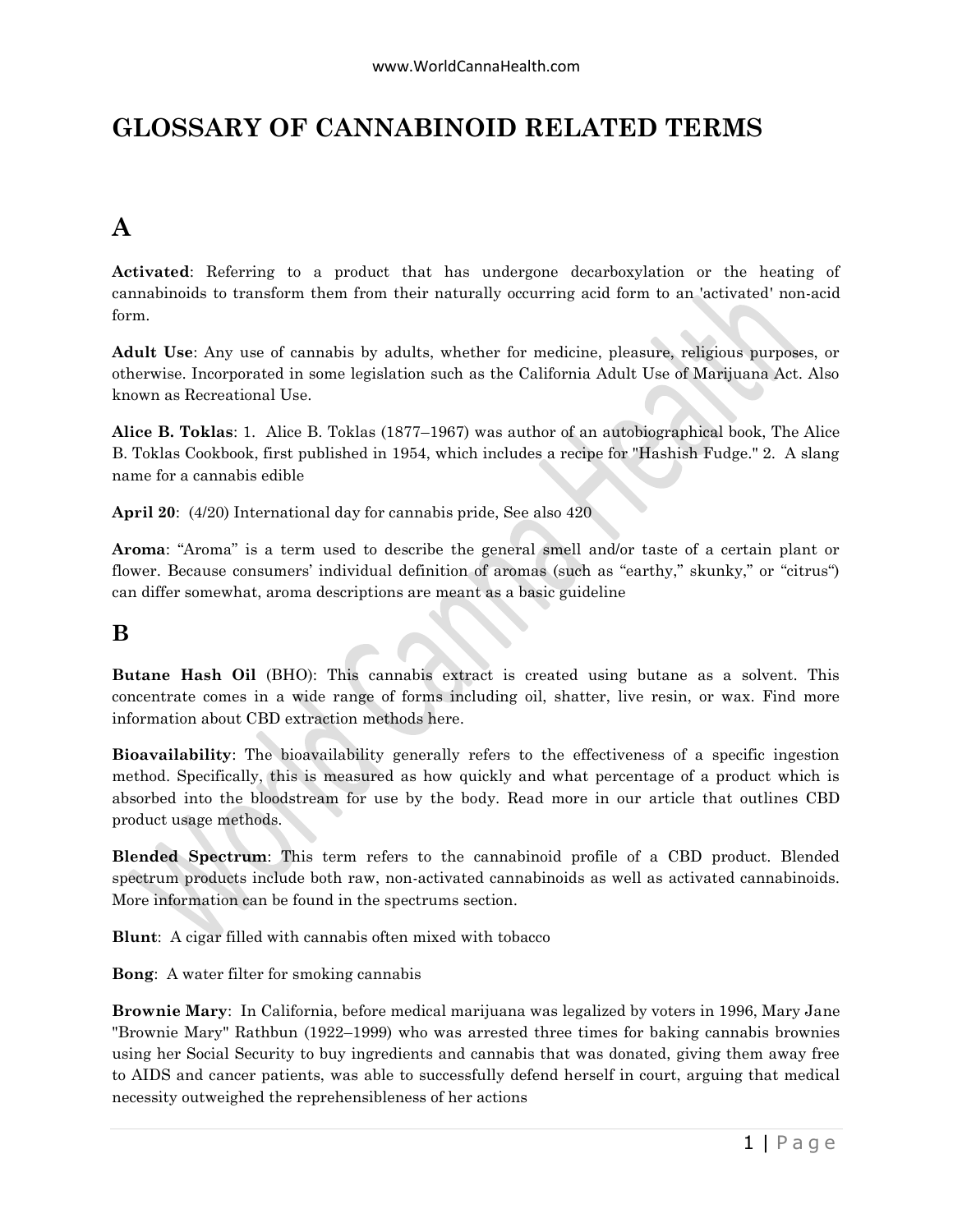**Bud**: The part of a cannabis plant that is consumed for its psychoactive properties

**Budtender**: A point of sale employee of a cannabis retail dispensary.

Broad Spectrum: This term refers to the cannabinoid profile of a CBD product. Broad spectrum includes a range of cannabinoids but does not include THC. These products can be made by removing THC from a full spectrum extract or by adding additional cannabinoids to an isolate. More information can be found in the spectrums section.

Buzz: Slang name for a pleasant euphoric effect of cannabis

### **C**

**Cannabidiol** (CBD): CBD is one of over 100 cannabinoids found in the cannabis plant. This phytocannabinoid is one of the most abundant in the plant. There are a wide range of medical uses and suggested benefits for the compound. Cannabidiol are derived from cannabis or synthesized. CBD is under evaluation for its anticonvulsant properties, among other therapeutic uses. CBD has very low affinity at the cannabinoid receptors, type 1 (CB1) and type 2 (CB2), and is not psychoactive.

THC: Δ9-Tetrahydrocannabinol, a major phytocannabinoid derived from cannabis, is thought to be the pharmacologically most active cannabinoid of the cannabis plant, largely responsible for its psychoactive properties due to its agonist activity at CB1 receptors (behavioral, cognitive, and psychotropic effects)7

CBDV: Cannabidivarin, a variant of CBD with some animal evidence supporting anticonvulsant and other effects under investigation22

THCV: Tetrahydrocannabidivarin – structurally similar to THC, it is an antagonist at CB123

THCA: Δ1-Tetrahydrocannabinolic acid, the most abundant cannabinoid in cannabis bred for recreational use; as a nonpsychoactive precursor of THC, THCA converts to THC when heated (to temperatures greater than those found in the human body) or smoked21

Cannabinoid: A class of diverse chemical compounds found in the cannabis plant. These cannabinoids interact with the cannabinoid receptors found throughout the body and brain and alter neurotransmitter release.

**Cannabinoid Profile / Cannabinoid Spectrum**: Referring to the amounts of various cannabinoids found in a cannabis extract. More information can be found in the spectrums section.

**Cannabis**: Cannabis is a genus of flowering plants in the Cannabaceae family. The plant is commonly classified by species (sativa or indica) or by classification (marijuana or hemp). More information on Wikipedia.

**Cannabis Industrial and Home Products**: Non-psychoactive industrial hemp products, including: cannabis flower essential oil, canvas, hempcrete, hemp hurds, hemp jewelry, hemp juice, hemp milk, hemp protein, hemp seed oil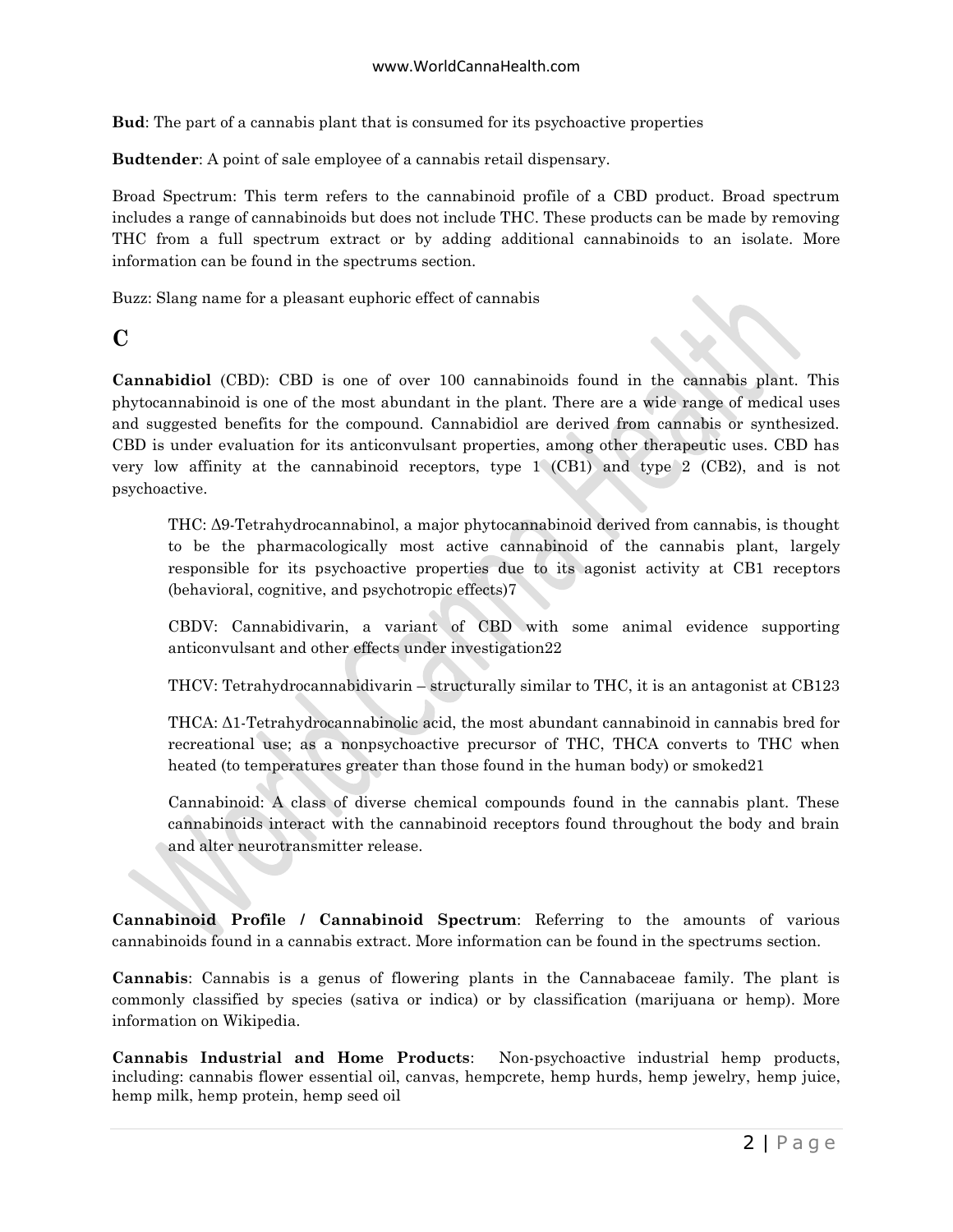**Cannabis Refugee**: A term, primarily used in the United States and Canada, referring to people who have moved from one location to another due to cannabis prohibition laws, motivated by a desire to have legal access to cannabis to treat medical conditions for themselves or their family, or to legally consume cannabis for any other reason

**Cannabinoid Receptors**: Cannabinoid receptors are part of the endocannabinoid system. These receptors are found in two types (CB1 & CB2) throughout the brain and body.

**Cannabinoid Receptor Type 1** (CB1): CB1 is a g protein coupled receptor found throughout the body. These receptors are primarily concentrated in the spine and brain. These receptors play a role in memory, emotion, and are also found in nerve endings where they act to reduce pain.

**Cannabinoid Receptor Type 2** (CB2): CB1 is also a g protein coupled receptor found throughout the body. These receptors are primarily found in the peripheral nervous system. When activated, these receptors work to reduce inflammation.

**Cannabichromene** (CBC): One of the 'big six' cannabinoids found in cannabis. Just like CBD and THC, CBC stems from cannabigerolic acid (CBGA). This compound carries a number of potential health benefits.

**Cannabichromenic Acid** (CBCA): The acid form of CBC.

**CBD Extract**: This is a thick, oily substance extracted from hemp. This extract contains cannabinoids, terpenoids, and other plant materials. A CBD extract will be high in CBD and low in other cannabinoids like THC. The levels of each of these components are influenced by the hemp source, extraction method, and further processing methods. More information can be found in our product type section.

**CBD Isolate**: An isolate is a crystalline powder form of the single CBD molecule created by further processing an extract to remove other cannabinoids, terpenoids, and plant materials.

**CBD Oil**: A term commonly used to generally describe CBD products, often tinctures. Specifically, CBD oil is an extract itself, or an extract/isolate added to an oil carrier. Again, these are most commonly consumed sublingually as a tincture.

**Cannabigerol** (CBG): A lesser known cannabinoid occurring in small amounts in cannabis. This cannabinoid has shown a number of promising potential benefits including decreasing inflammation, inhibiting the growth of colorectal cancer cells, acting as an effective antibacterial agent and more.

**Cannabigerolic Acid** (CBGA): The precursor to three major cannabinoids - tetrahydrocannabinolic acid (THCA), cannabidiolic acid (CBDA), and cannabichromenic acid (CBCA).

**Cannabinol** (CBN): A lesser known cannabinoid occurring in small amounts in cannabis. Known for its potential benefits around pain relief and sedative effects.

**Certificate of Analysis** (COA) – a certificate/report provided by a testing facility as verification that certain tests were performed, as well as their results. Often contains potency tests, heavy metals tests, solvent tests, and/or terpene tests. Also referred to as Third Party Tests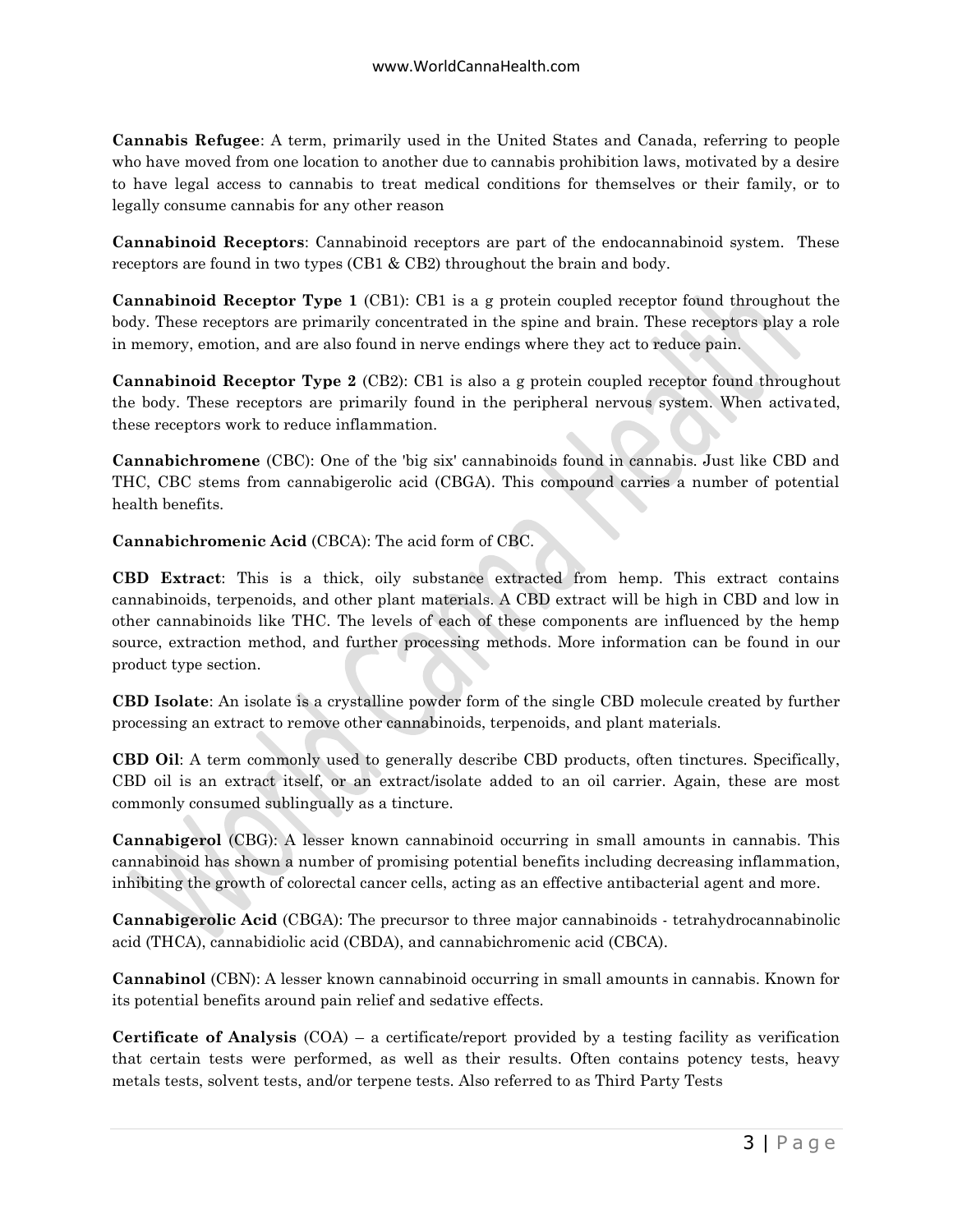**Charlotte's Web**: A high-CBD, low-THC, relatively non-psychoactive medical cannabis extract, developed in Colorado, named after Dravet syndrome patient Charlotte Figi. The name Charlotte's Web is banned in Oregon for its association with a children's book of that title.

**Clone**: This refers to a clipping from a cannabis plant, which can then be rooted and grown through a cloning process of the mother plant, from which the clone was cut

**Cola**: Topmost flower bud on a cannabis plant

**Compassionate Investigational New Drug program**: After Robert Randall became the first person to successfully use a medical necessity defense when he was charged with illegal possession of cannabis to treat his glaucoma, he filed a federal lawsuit, Randall v. United States, in 1976, resulting in the federal Compassionate Investigational New Drug program being established, under President Jimmy Carter, in 1978. At the program's peak, fifteen patients received cannabis. 43 people were approved for the program, however 28 of the patients whose doctors completed the necessary paperwork never received any cannabis and, under the Bush administration, the program stopped accepting new patients in 199

**Concentrate**: A concentrated form of cannabis extract often known by another name like wax, shatter, or extract. Often used via dabbing.

**Controlled Substances Act**: U.S. federal law enacted by President Richard Nixon in 1970 to replace Harry Anslinger's 1937 Marihuana Tax Act that was ruled unconstitutional by the Supreme Court. The Controlled Substances Act created a list of five Schedules, and placed cannabis alongside codeine and heroin in Schedule I, the most restrictive classification

## **D**

**Dab**: Slang name for hash oil, a resin extracted from cannabis

**Dabbing**: Vaporizing a concentrated form of a cannabis extract by placing it against an extremely hot surface and inhaling the vapors produced.

**DEA or Drug Enforcement Administration**: U.S. federal agency formed in 1970 by the establishment of President Richard Nixon's Controlled Substances Act. The organization is criticized for being unaccountable to any authority, and for self-serving acts including blocking the removal of cannabis from Schedule

**DEA-Drug Scheduling**: Drugs, substances, and certain chemicals used to make drugs are classified into five distinct categories (or schedules) at the federal level by the DEA; these depend upon the drug's acceptable medical use in treatment in the US, their relative abuse potential, and the likelihood of causing dependence when abused. Schedule 1 is the most restrictive designation.

**Decriminalization**: The lessening of criminal penalties in relation to consumption of cannabis, reflecting changing social and moral views

**Decarboxylation**: The process where naturally occurring acid-form cannabinoids are heated to remove a carboxyl group. This process is as simple as smoking marijuana or heating cannabis in the oven. Temperatures of 200+ degrees Fahrenheit must be used. This form of 'decarbing' or 'activating'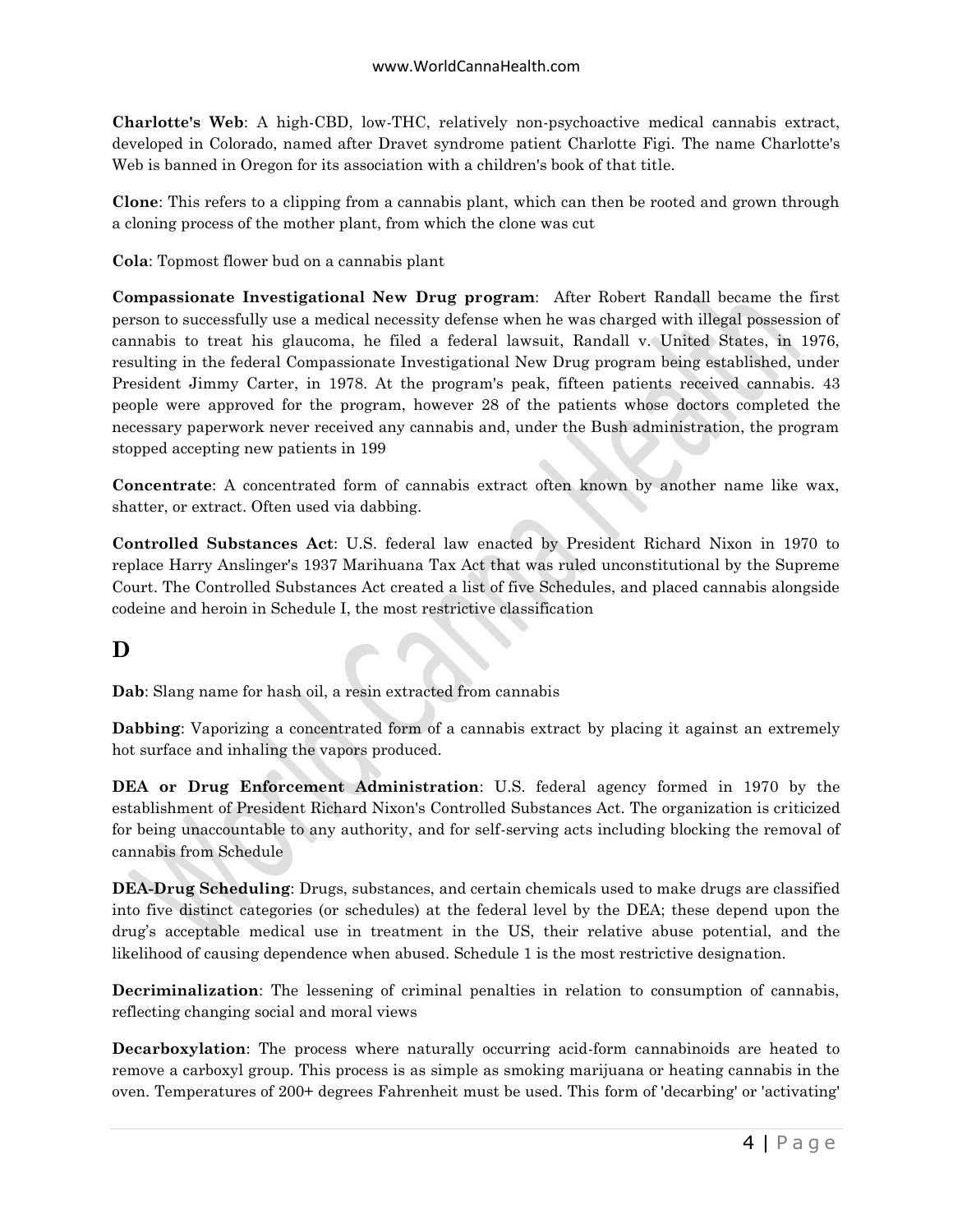is used in marijuana and hemp in order to activate the cannabinoids so they may freely bind to the cannabinoid receptors in your body and brain.

**Delta 9 THC**: Tetrahydrocannabinol (Delta-9 THC) Commonly shortened to THC, this cannabinoid is the famous high-producing substance in marijuana. In addition to producing a euphoric high, this compound also has been shown via research to carry numerous potential health benefits. See also THC

**Dispensary**: Dispensary is a general term used to refer to any location where a patient or consumer can legitimately and safely access cannabis, whether the business is technically an access point, pick-up location. co-op, collective or any other version of a legal cannabis distributor

### **E**

**Edible**: A food or drink containing cannabis related products.

**e-Liquid / e-Juice / Vape Juice**: These liquids are used in vaporizers. They are vaporized via heating to 200+ degrees Fahrenheit and inhaled.

**Endocannabinoid System** (ECS): The ECS is a biological system which serves a variety of physiological functions including emotions, pain, memory, and appetite. It is the communication system within the brain comprising identified cannabinoid receptors, the endocannabinoids that target the receptors, and the downstream effects. Endo stands for endogenous or originating within the body.

**Entourage Effect**: This effect is the increased benefits provided by ingesting the various cannabinoids and terpenoids found in the whole cannabis plant together. This is opposed to ingesting a single compound alone.

**Extract**: An extract is an oily substance derived from cannabis which includes plant materials, waxes, fatty acids, cannabinoids, and terpenoids. This extract can be consumed directly or used as a base ingredient to create other product types.

**Extraction**: The process by which one of several available extraction methods are used to create an extract from the cannabis plant.

## **F**

**Farm Bill**: See Hemp Farming Act of 2018

**Feminized**: Feminized plants come from seeds that have been selectively bred to produce only female plants. Since female plants are the ones that produce flowers (which is where most of cannabis' cannabinoids are found), they are the only ones that are used to create marijuana products. Feminized seeds are intended to make things easier for growers by eliminating the need to determine the sex of growing plants and remove males early on to prevent fertilization. Generally, feminized seeds produce the same quality of plants as naturally produced seeds

**Flowering Time:** Flowering time refers to the time it takes for a plant to produce mature flowers. Cannabis flowering times are affected by the length of daily exposure the plant receives to sun (with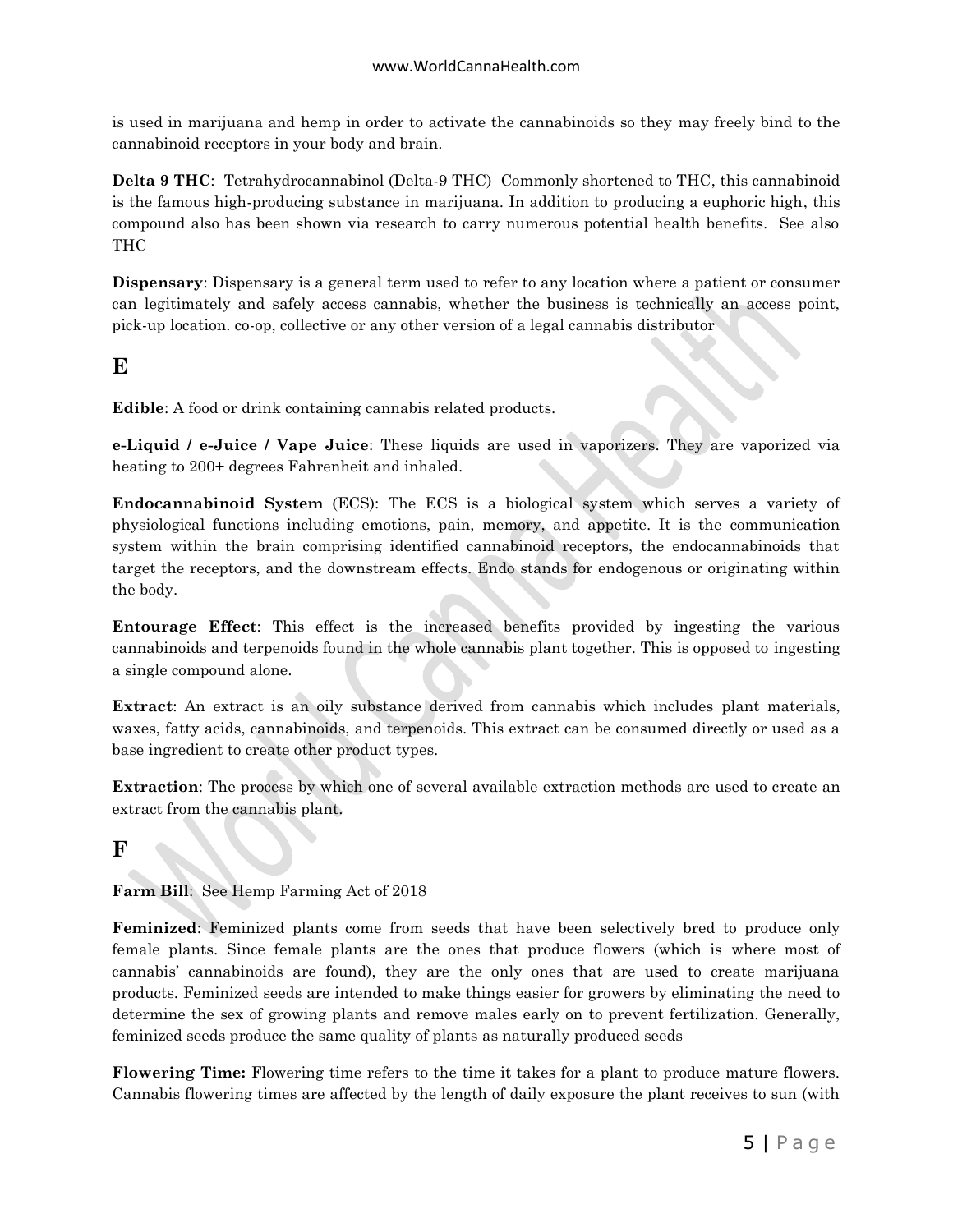the exception of the Cannabis ruderalis species, which flower automatically). When flowering times are reported for a strain, they are general estimates based on how the plants do on average in optimal conditions. Actual flowering times will vary, and it is up to the grower to decide when to harvest for maximum benefit.

**FDA-Approved Medication**: A designation granted by the Center for Drug Evaluation and Research after rigorous placebo-controlled studies to guide correct dosing, safety, and efficacy of new compounds for medical use.37 Demonstration of product consistency is also required for FDA approval.

**Full Spectrum**: Referring to a cannabinoid spectrum containing a full range of cannabinoids in relation to what is commonly found in hemp.

### **G**

**Ganja**: Hindi word for cannabis.

**Gateway Drug**: Disproved theory that cannabis use leads to use of potentially-deadly, dependenceforming substances such as alcohol and barbiturates, or heroin.

**Grass**: A slang word for cannabis

**Green Closet**: A state of fear for some people secretly using cannabis

#### **H**

**Harry Anslinger**: The head of the U.S. Bureau of Prohibition when alcohol prohibition was repealed in 1933, Harry J. Anslinger (1892–1975) was the founding commissioner of the Federal Bureau of Narcotics which is credited for the 1937 Marihuana Tax Act criminalizing cannabis. The Marihuana Tax Act was ruled unconstitutional by the U.S. Supreme Court in 1969, but was replaced with the Controlled Substances Act

**Hash**: Shortened name for hashish

**Hashish**: An extracted cannabis product made from resin

**Hash oil**: A resin extracted from cannabis or hashish

**Head Shop**: A retail outlet specializing in paraphernalia and items related to cannabis culture

**Hempfest**: Any of several annual cannabis pride demonstrations held in cities around the world

**Hemp**: A type of cannabis bred as a fibrous material for use in a wide variety of applications. Hemp contains a low THC content. Hemp is often grown outdoors and is able to be grown in most climates.

**Hemp Juice**: A non-psychoactive drink cold-pressed from cannabis leaves and flowers

**Hemp Milk**: Plant milk made from cannabis seeds

**Heirloom**: An heirloom refers to a cannabis strain that was taken from its native homeland and propagated in another geographical location.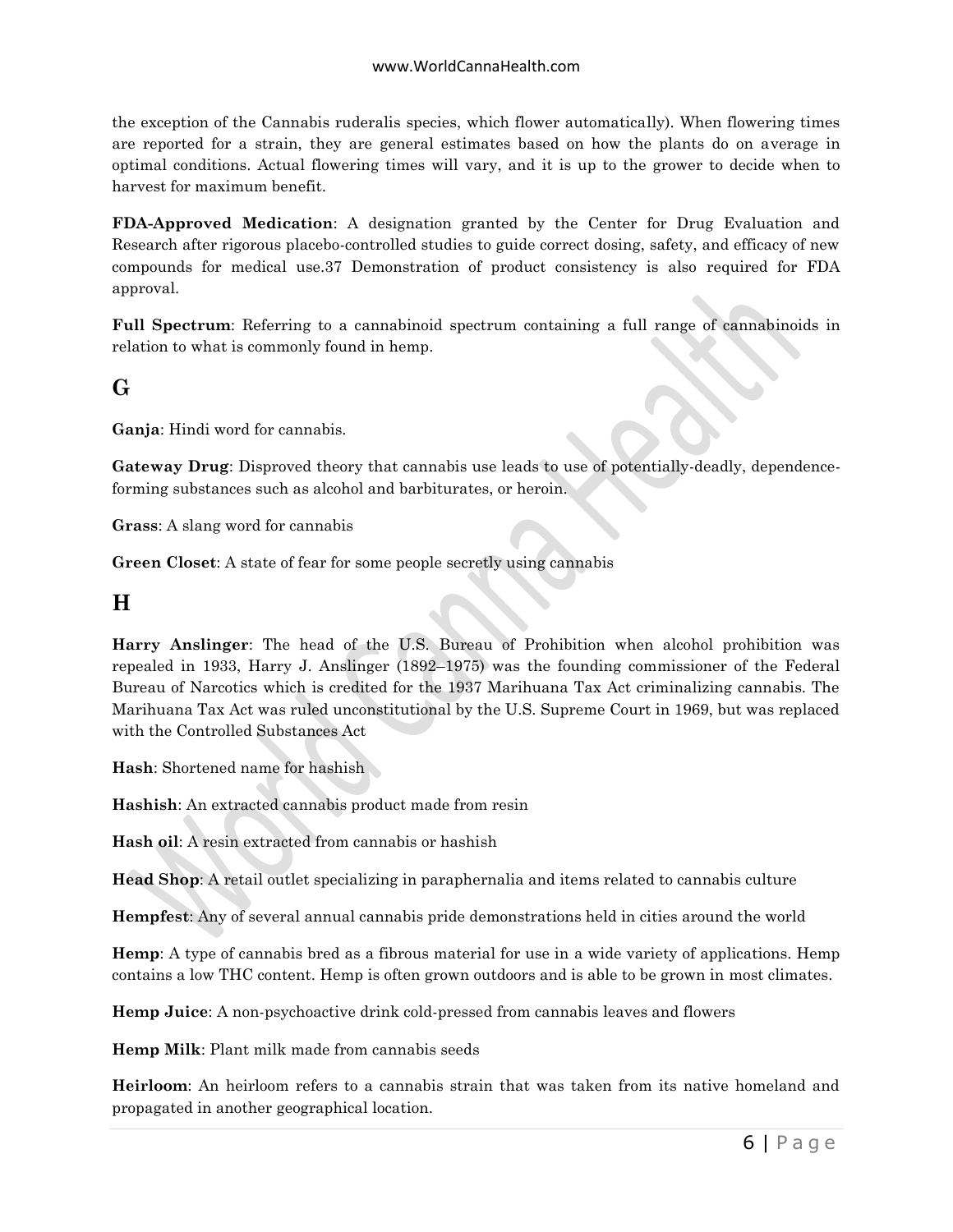**High Times**: An American monthly cannabis rights magazine founded in 1974 for the Yippie Underground Press Syndicate

**Hit**: Act of smoking, or vape-ing, a puff of cannabis or cannabis extract

**Hemp Oil**: This is a broad term used to describe an oil created from hemp. This could mean hemp seed oil, or a CBD extract suspended in a carrier oil. As a consumer, you should dig deeper beyond this term to discover what is actually in the product you are purchasing. More information can be found in our article CBD Oil vs Hemp Seed Oil.

**Hemp Seed Oil**: This is an oil extracted from the seeds of a hemp plant using a cold expellerpressed method. This oil is not the same as an extract. It does not contain cannabinoids and instead is a highly nutritious food source packed with Omega 3 & 6 fatty acids, amino acids, fiber and more. More information can be found in our article CBD Oil vs Hemp Seed Oil.

**The Hemp Farming Act of 2018** A proposed law to remove hemp (defined as cannabis with less than 0.3% THC) from Schedule I controlled substances and making it an ordinary agricultural commodity. Its provisions were incorporated in the 2018 United States farm bill that became law on December 20, 2018.

#### **I**

**Industrial Hemp**: This is a type of hemp grown in the USA under the 2014 farm bill. By legal definition, this hemp must contain less than 0.3% THC by dry weight.

**Indica**: Indica is the less scientific name for the Cannabis indica species of cannabis. Generally these plants originated in the Middle East and Asia and include both of the famous kush and Afghan lineages. Compared to their sativa counterparts, the plants are shorter, bushier and have more compact flower structure. This species tends to produce more relaxing physical effects and can have a sedative quality.

#### **J**

**Jack Herer**: 1. Cannabis rights pioneer Jack Herer (1939–2010) who ran for U.S. President in 1988 and 1992, was author of The Emperor Wears No Clothes: Hemp & The Marijuana Conspiracy, first published in 1985. 2. A classic trade name for several medical cannabis strains

#### **Joint**: A cannabis cigarette

**Jury Nullification**: The power of a trial jury to reach a not guilty verdict, regardless of evidence and judge's instructions, because of a disagreement with the law, including the belief that a law is unconstitutional or inhumane, or disapproval of the punishment

### **K**

**Kind**: Word describing high-quality cannabis, or anything related to cannabis culture

**Kush**: A subset of indica varieties of cannabis bred from descendants of strains originating in the Hindu Kush mountain range of Afghanistan, India, and Pakistan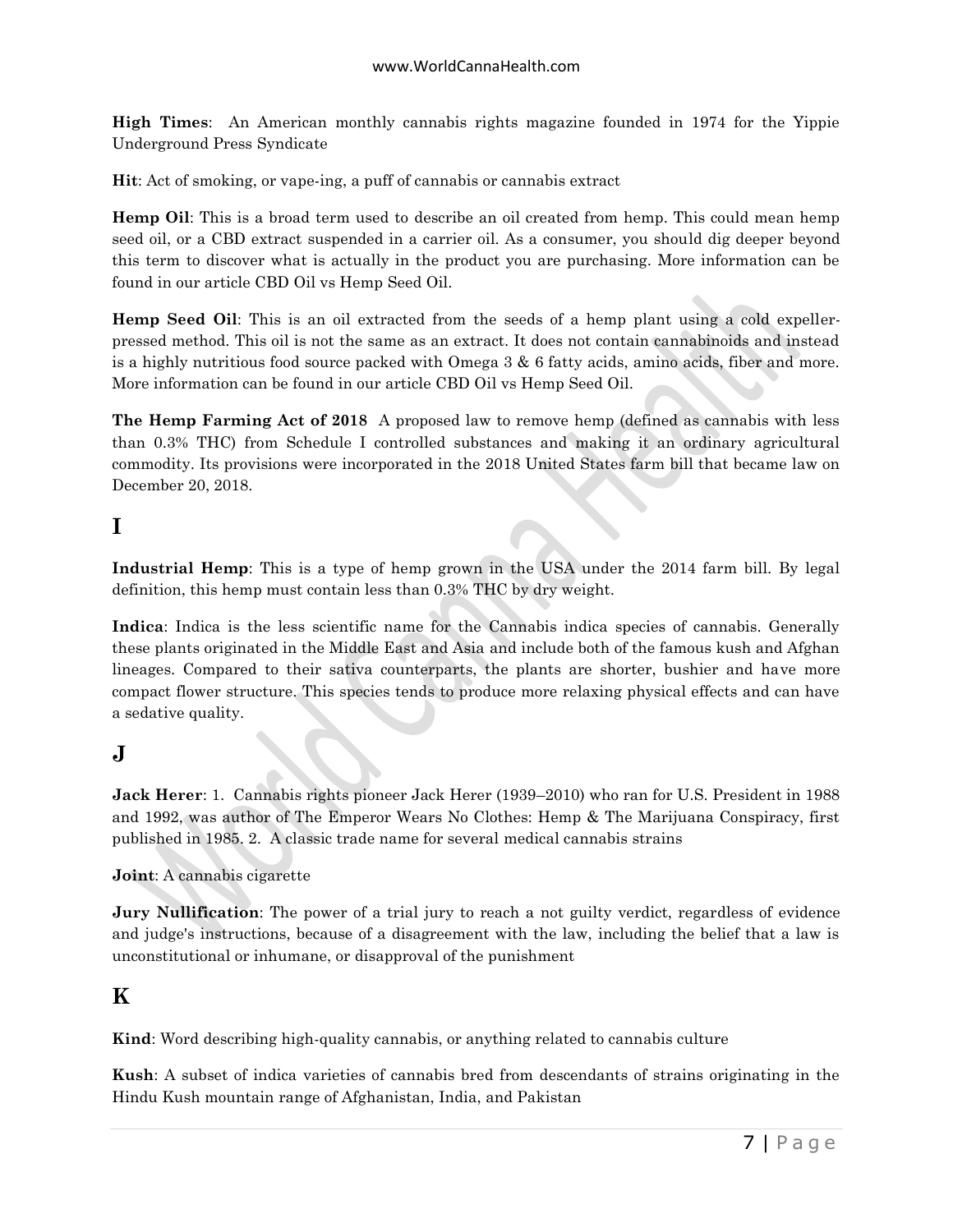## **L**

**Leary v. United States**: 1969 U.S. Supreme Court ruling that unanimously declared the Marihuana Tax Act of 1937 to be unconstitutional. Prohibition of cannabis continued under Nixon's 1970 Controlled Substances Act, which placed cannabis in Schedule I, prohibiting all uses

**Legalization**: The process of removing the legal prohibition against cannabis

Live Resin: Extracted fresh cannabis that is kept at freezing temperatures through the entire process, rather than dried

#### **M**

**Marijuana**: A type of cannabis bred for high-THC content for recreational or medical use. Marijuana is grown under precise environmental conditions, often indoors. A slang word for cannabis, the legal name in some jurisdictions

**Marihuana Tax Act**: 1937 U.S. law that prohibited cannabis for the first time, and was ruled unconstitutional by the Supreme Court in 1969 and replaced with President Nixon's Controlled Substances Act

**Marijuana Refugee**: See Cannabis Refugee

**Marinol**: A synthetic cannabinoid, tetrahydrocannabinol (THC), also called dronabinol, produced by Insys Therapeutics and Solvay Pharmaceuticals, sold legally in the United States under Schedule III of the Controlled Substances Act, though natural THC is banned under Schedule I

**Mary Jane**: A slang name for cannabis

**Medical Cannabis**: Cannabis used as a drug for medical purposes, legally named marijuana or marihuana in some jurisdictions

**Microdosing**: The act of dosing small, frequent doses over a long period of time as opposed to one, large dose.

#### **N**

**non-Activated**: Referring to a product that contains the raw acid-form cannabinoids. This is because the product has not undergone decarboxylation or the heating of cannabinoids to 'activate' them.

**NORML**: The National Organization for the Reform of Marijuana Laws, an American non-profit cannabis rights organization founded in 1970 by Keith Stroup with a grant from the Playboy Foundation.

#### **O**

**OG**: OG is a term that's now used to describe many strains, though the term originated to describe Southern California's Ocean Grown Kush, which was quickly shortened to OG Kush. OG Kush grew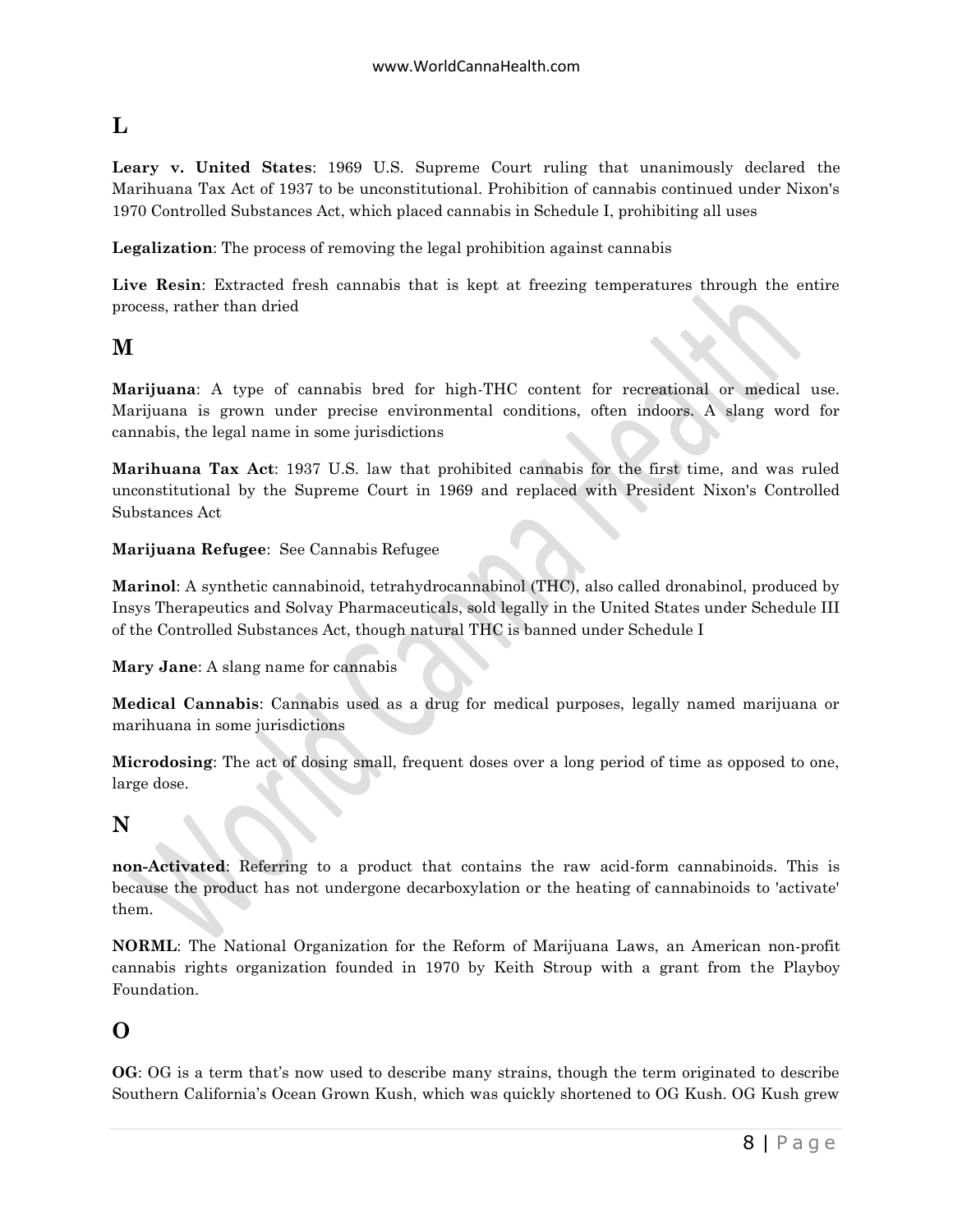quickly in fame and reputation. Most OGs are different variations of the original OG Kush genetics or are also ocean grown on the West Coast

**Oil**: an oil-based product used sublingually or orally.

**Oral**: – a consumption method that entails you swallowing the product (commonly Capsules, Gummies, Pills).

## **P**

**Paraphernalia**: 1. Any material related to cannabis culture. 2. Equipment or accessories used for growing, consuming, or concealing cannabis. See also Head Shop

**Phytocannabinoid**: The formal name of cannabinoid. Phyto as a prefix simply means 'derived from plants', describing the natural source of cannabinoids.

Over 100 naturally occurring chemicals found in the cannabis plant with a chemical structure related to endocannabinoids.20 The most well-characterized, so far, are described below6:

CBD: Cannabidiol, one of the major cannabinoids derived from cannabis or synthesized. CBD is under evaluation for its anticonvulsant properties, among other therapeutic uses. CBD has very low affinity at the cannabinoid receptors, type 1 (CB1 and type 2 (CB2), and is not believed to be psychoactive.

THC: -Tetrahydrocannabinol, a major phytocannabinoid derived from cannabis, is thought to be the pharmacologically most active cannabinoid of the cannabis plant, largely responsible for its psychoactive properties due to its agonist activity at CB1 receptors (behavioral, cognitive, and psychotropic effects)

CBDV: Cannabidivarin, a variant of CBD with some animal evidence supporting anticonvulsant and other effects under investigation

THCV: Tetrahydrocannabidivarin – structurally similar to THC, it is an antagonist at CB1

THCA: Δ1-Tetrahydrocannabinolic acid, the most abundant cannabinoid in cannabis bred for recreational use; as a nonpsychoactive precursor of THC, THCA converts to THC when heated (to temperatures greater than those found in the human body) or smoked

CBD-Rich (sometimes referred to as "Enriched") Extracts. Preparations from cannabis plants that are higher in CBD than plants bred historically for recreation. The term "enriched" is often used inappropriately.

**Pistil**: Pistils are part of a female plant's anatomy. On cannabis, it's identified as the little hair-like extensions on the flowers that range in color from white to red to darker orange-brown. When plants are going to be fertilized, the pistil acts to collect the male pollen. When plants are left unfertilized, as in the case of marijuana, the pistils change and can be indicators of plant ripeness.

## **Q**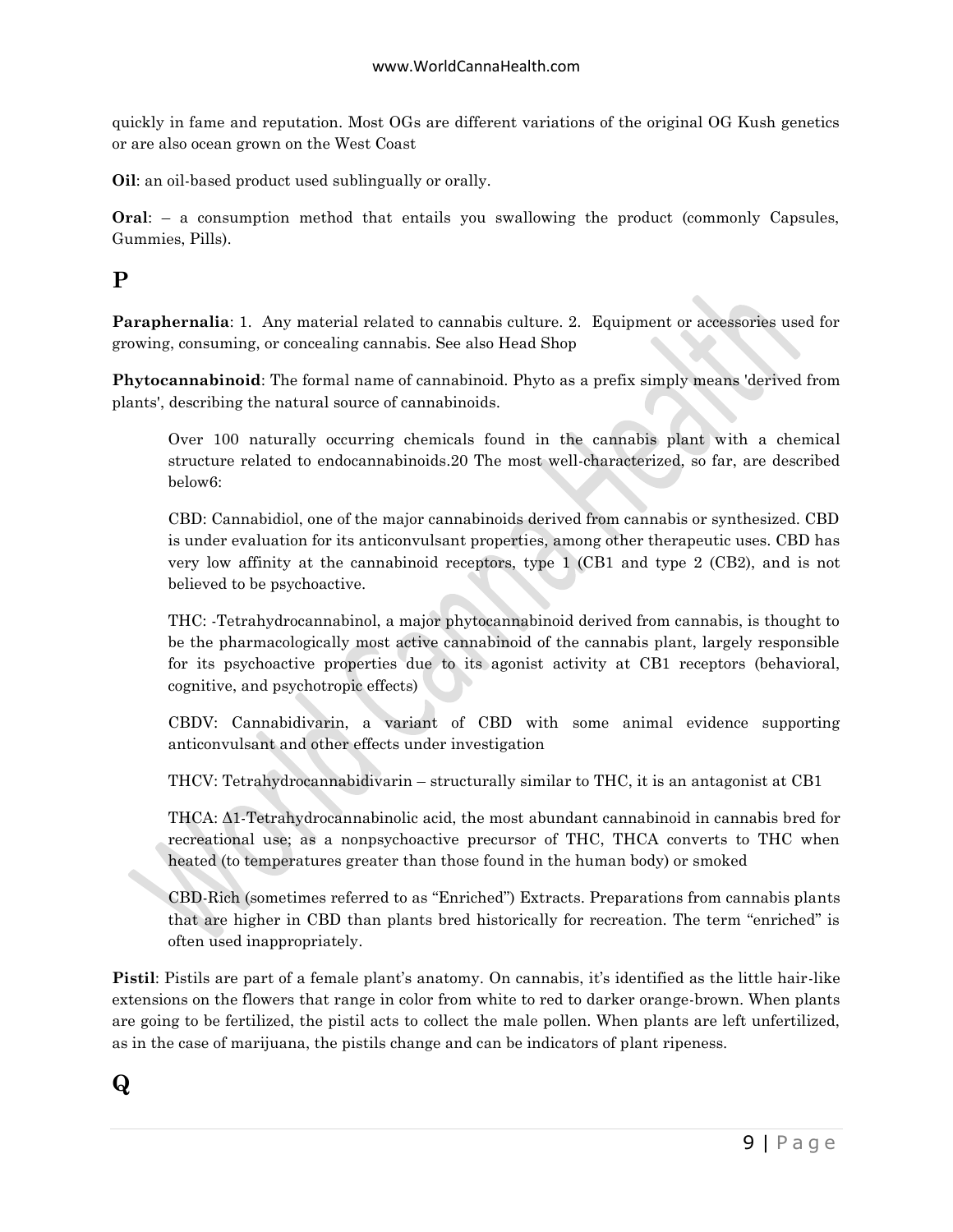## **R**

**Raw Spectrum**: Is the definition of a cannabis extract containing only non-activated acid form cannabinoids. This extract is can be added to full spectrum, broad spectrum, or isolates to create new spectrums. More information can be found in the spectrums section.

**Recreational Use**: See Adult Use

**Reefer**: A slang word for cannabis, possibly derived from reefing, or rolling up a canvas sail

**Rick Simpson Oil** (RSO): A home-made oil made from cannabis using an alcohol extraction method, often extracted from marijuana. This medicine was made famous by a Canadian cancer patient named Rick Simpson.

#### **S**

**Sativa: Sativa** is the less scientific name for the cannabis sativa species of cannabis plant. In general, these plants originated outside of the Middle East and Asia and include strains that are from areas such as South America, the Caribbean, Africa, and Thailand. These strains tend to grow taller as plants (usually over 5 feet), are lighter in color and take longer to flower. When consumed, sativas tend to produce more cerebral effects as opposed to physical and sedative ones

**Schedule 1**: See DEA Drug Scheduling

**Spectrum**: A term referring to the levels of various cannabinoids and terpenoids found in an extract or product. More information can be found in the spectrums section.

**Stoned**: Slang name for being under the influence of cannabis

**Strain**: Varieties of cannabis bred for medical or industrial applications. Traditional heirloom strains of cannabis and contemporary hybrid varieties vary broadly because terpenes in the essential oils of the flowers, which give the buds their fragrance, and the ratio of cannabinoids, the more than 100 different therapeutically-active compounds, are infinitely variable

**Synthetic Cannabinoids**: Cannabinoids produced in the laboratory to structurally or functionally mimic the endocannabinoids or phytocannabinoids

### **T**

**Terpene**: Terpenes are a large and diverse class of organic compounds produced by plants. These compounds are often associated with a specific odor. They are known to produce a wide variety of potential benefits alongside cannabinoids via the entourage effect.

**Terpenoid**: A modified form of a terpene. Practically speaking they are a dried hydrocarbon form of a terpene.

**Terpene Profile / Terpene Spectrum**: The terpene contents of a CBD extraction or product. More information can be found in the spectrums section.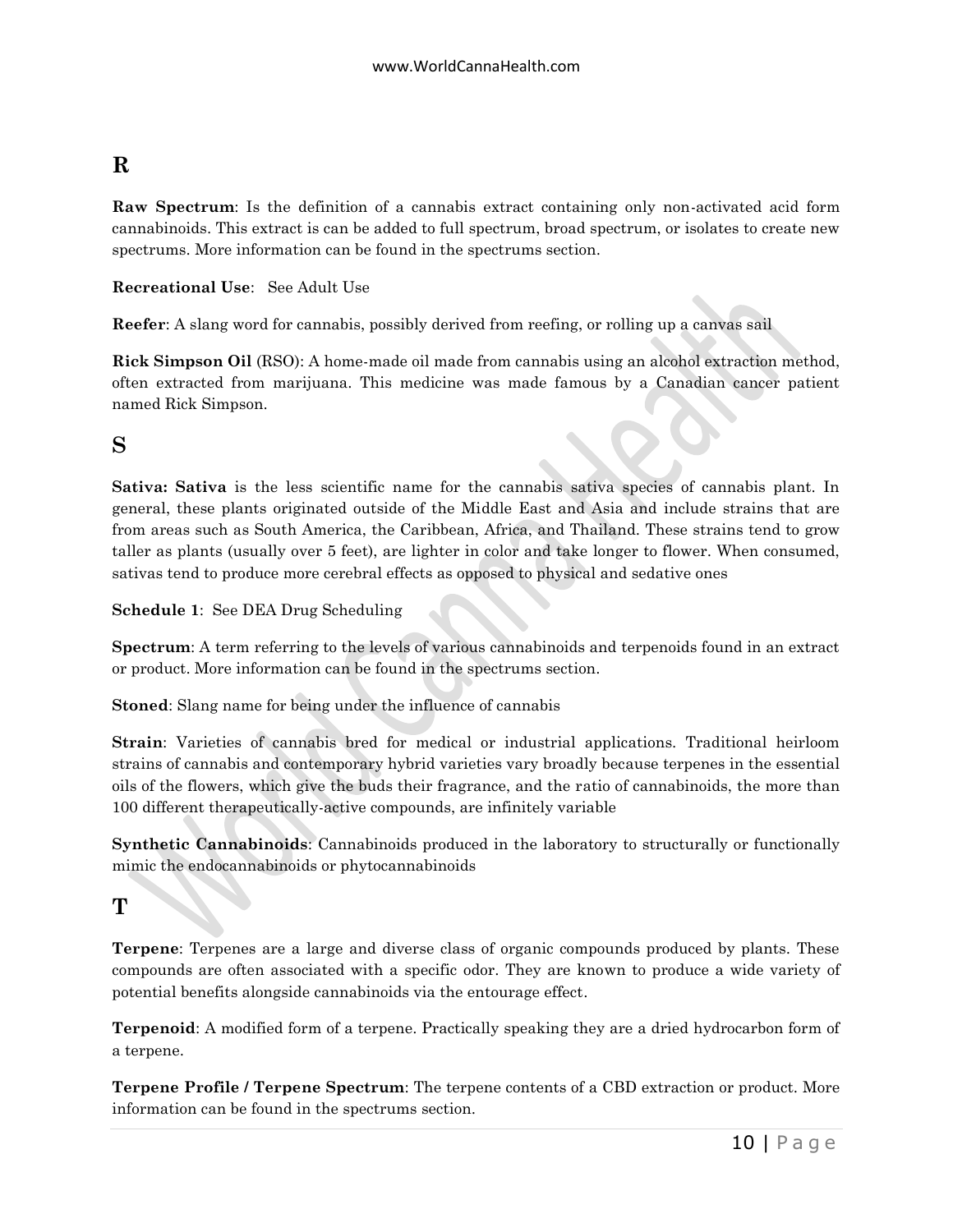**Terpsolate**: A type of product created by combining a CBD isolate and terpene extract.

**Tetrahydrocannabinolic Acid** (THCA): The acid form of THC, THCA is a non-psychoactive compound. This compound's potential benefits include anti-inflammatory properties, neuroprotective properties and more.

**THC**: THC is an abbreviation for tetrahydrocannabinol. It is the most well-known and most abundantly available cannabinoid in marijuana plants. THC is also the component in marijuana that is responsible for the psychoactive effects, or the "high." See Delta 9 THC

**Third Party Lab Report**: – see "Certificate of Analysis" (COA) above.

**Tincture**: Traditionally used to describe alcohol-based products, but now used to describe even oilbased products. Typically used sublingually or orally.

**Topical**: A product or method that requires you to apply the product to the skin topically. Does not get into bloodstream.

**Transdermal**: A product or method that requires you to apply the product to the skin. Does get into the bloodstream. Contains special permeability enhancers.

#### **U**

**Underground Economy**: Black market or shadow economy created by cannabis prohibition. The illicit cannabis market is estimated to be worth billions per year worldwide. However, the size and extent of the illegal black market cannot be fully gauged due to its clandestine nature

#### **V**

**Vape or Vape-ing**: Act of consuming the active ingredients in cannabis by vaporizing dried flowers or cannabis extracts

**Vaporizer**: A device for smokeless vaporizing and consuming of cannabis or cannabis extracts

#### **W**

**Water Soluble CBD**: A form of CBD that is water soluble made by using glycerin, nanoemulsion or liposomes. This type of CBD is more bioavailable than oil-based products.

**Wax**: A form of CBD extract concentrate. Consumed via dabbing.

**Weed**: A slang word for cannabis

**Whole Plant**: Concept implying that products derived from the entire cannabis plant may be better than the individual cannabinoids isolated from it (eg, purified CBD-only formulas)

#### **X**

**X-ray eyed**: Extremely under the influence of cannabis